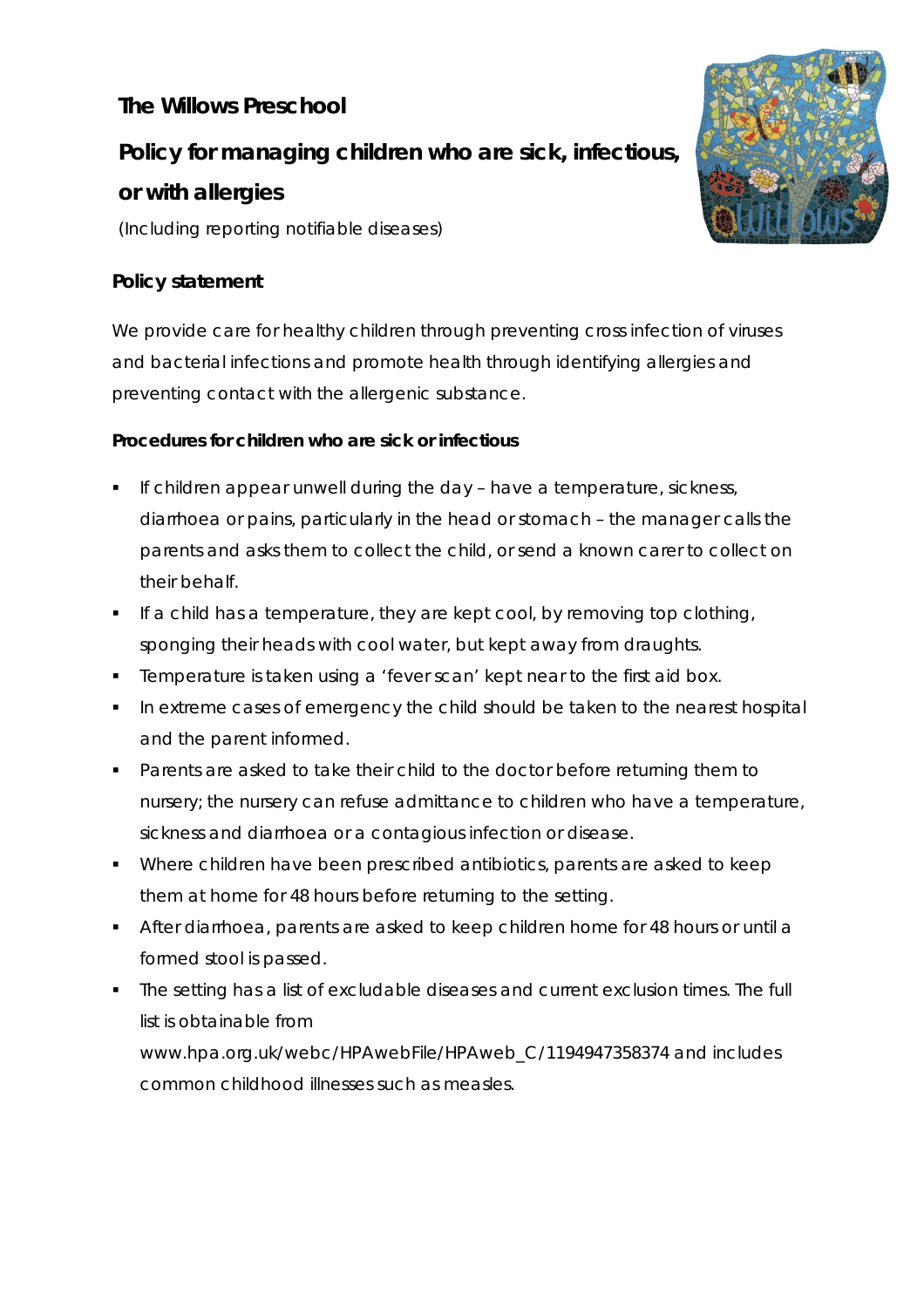#### **Reporting of 'notifiable diseases'**

- If a child or adult is diagnosed suffering from a notifiable disease under the Public Health (Infectious Diseases) Regulations 1988, the GP will report this to the Health Protection Agency.
- When the setting becomes aware, or is formally informed of the notifiable disease, the manager informs Ofsted and acts on any advice given by the Health Protection Agency.

#### **HIV/AIDS/Hepatitis procedure**

- HIV virus, like other viruses such as Hepatitis A, B and C are spread through body fluids. Hygiene precautions for dealing with body fluids are the same for all children and adults.
- Single use vinyl gloves and aprons are worn when changing children's nappies, pants and clothing that are soiled with blood, urine, faeces or vomit.
- **Protective rubber gloves are used for cleaning/sluicing clothing after changing.**
- Soiled clothing is rinsed and either bagged for parents to collect or laundered in the nursery.
- **Spills of blood, urine, faeces or vomit are cleared using mild disinfectant solution** and mops; cloths used are disposed of with the clinical waste.
- **Tables and other furniture, furnishings or toys affected by blood, urine, faeces or** vomit are cleaned using a disinfectant.
- Children do not share tooth brushes which are also soaked weekly in sterilising solution.

#### **Nits and head lice**

- Nits and head lice are not an excludable condition, although in exceptional cases a parent may be asked to keep the child away until the infestation has cleared.
- On identifying cases of head lice, all parents are informed and asked to treat their child and all the family if they are found to have head lice.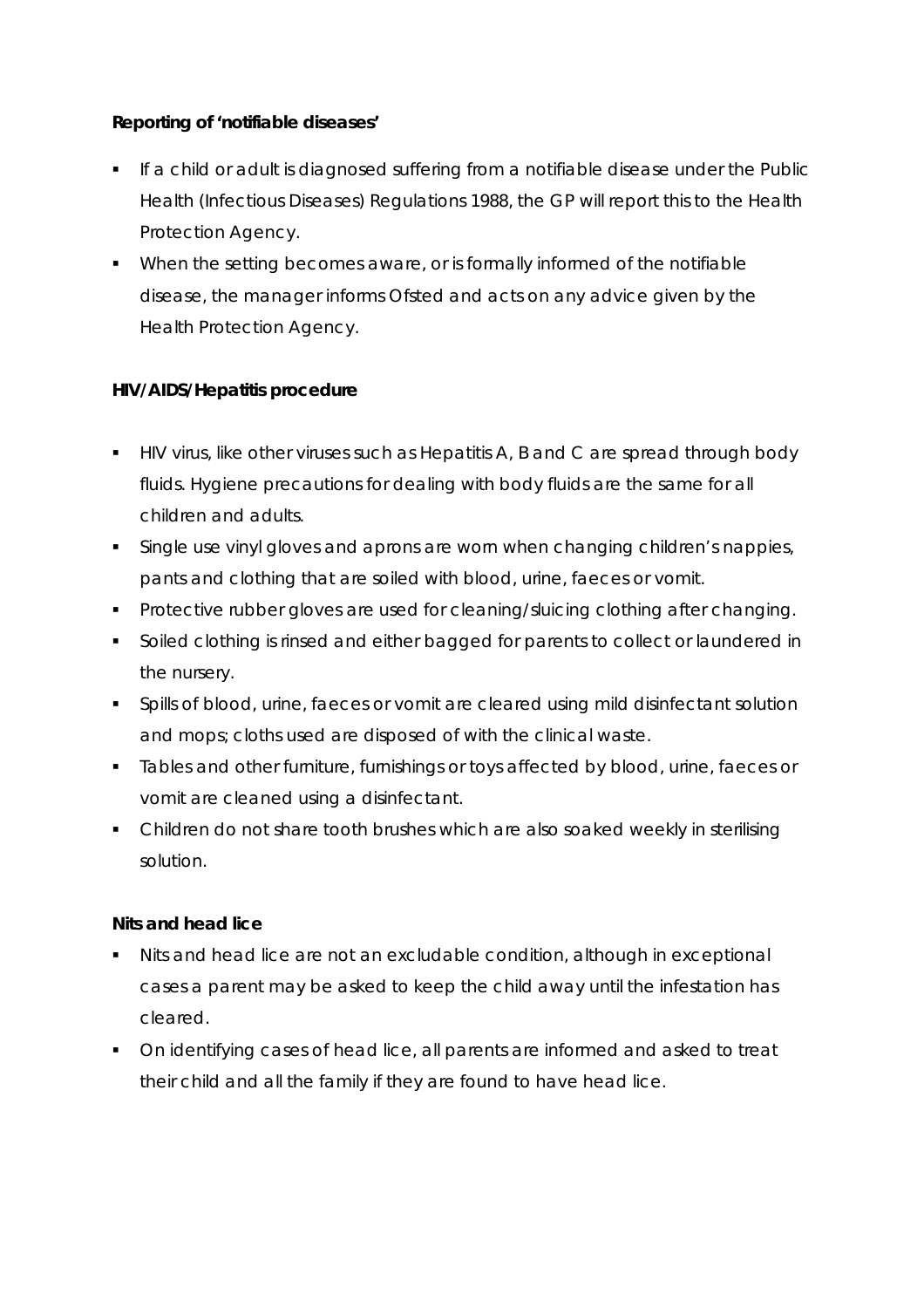#### **Procedures for children with allergies**

- When parents start their children at the setting they are asked if their child suffers from any known allergies. This is recorded on the registration form.
- If a child has an allergy, a risk assessment form is completed to detail the following:
	- **-** The allergen (i.e. the substance, material or living creature the child is allergic to such as nuts, eggs, bee stings, cats etc).
	- **-** The nature of the allergic reactions e.g. anaphylactic shock reaction, including rash, reddening of skin, swelling, breathing problems etc.
	- **-** What to do in case of allergic reactions, any medication used and how it is to be used (e.g. Epipen).
	- **-** Control measures such as how the child can be prevented from contact with the allergen.
	- **-** Review.
- This form is kept in the child's personal file and a copy is displayed where staff can see it.
- Parents train staff in how to administer special medication in the event of an allergic reaction.
- Generally, no nuts or nut products are used within the setting.
- **Parents are made aware so that no nut or nut products are accidentally brought** in, for example to a party.

#### **Insurance requirements for children with allergies and disabilities**

 The insurance will automatically include children with any disability or allergy but certain procedures must be strictly adhered to as set out below. For children suffering life threatening conditions, or requiring invasive treatments; written confirmation from your insurance provider must be obtained to extend the insurance.

**At all times the administration of medication must be compliant with the Safeguarding and Welfare Requirements of the Early Years Foundation Stage and follow procedures based on advice given in** *Managing Medicines in Schools and Early Years Settings* **(DfES 2005)**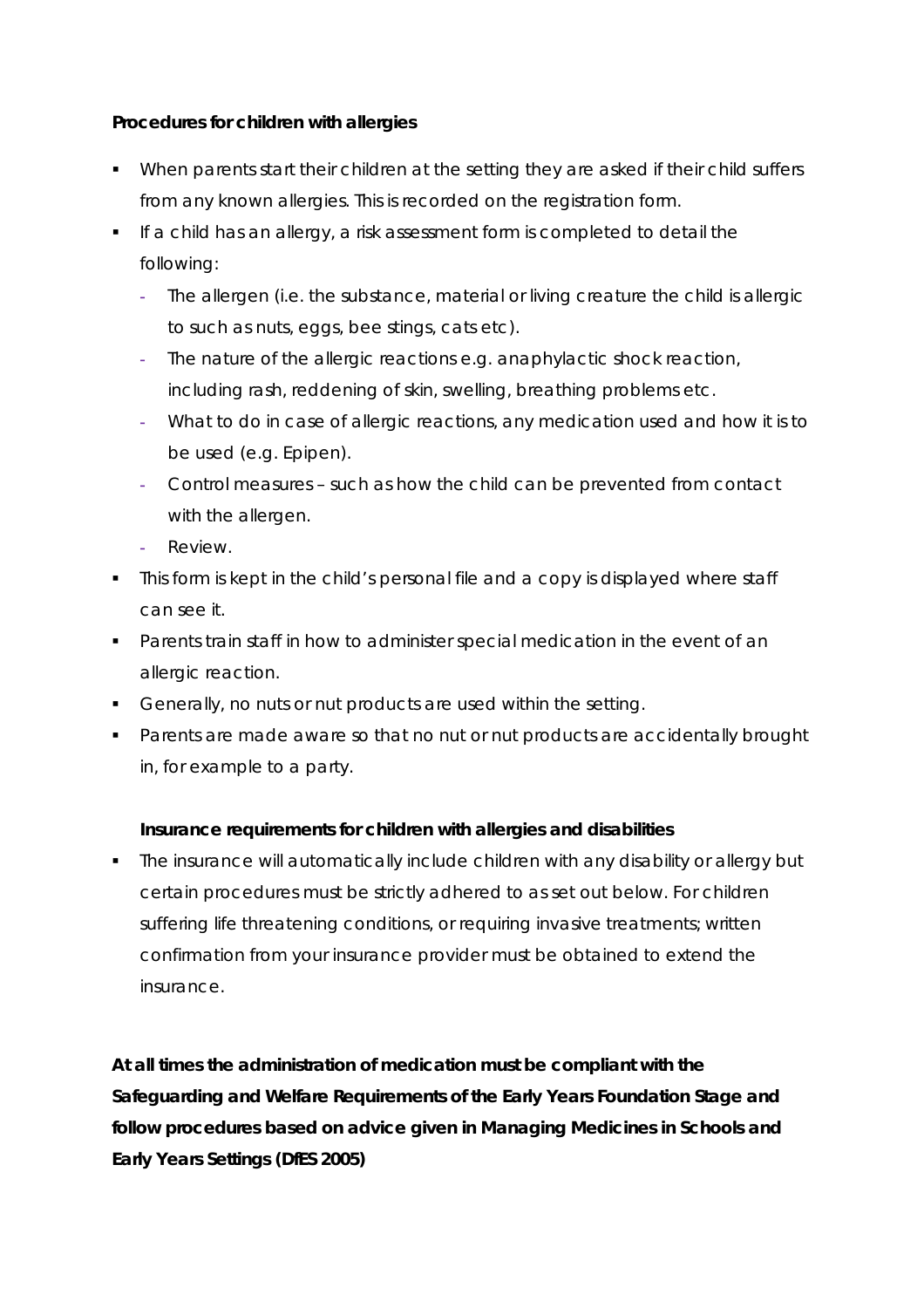#### **Oral medication**

Asthma inhalers are now regarded as 'oral medication' by insurers and so documents do not need to be forwarded to your insurance provider.

- Oral medications must be prescribed by a GP or have manufacturer's instructions clearly written on them.
- The provider must be provided with clear written instructions on how to administer such medication.
- All risk assessment procedures need to be adhered to for the correct storage and administration of the medication.
- The group must have the parents or guardians prior written consent. This consent must be kept on file. It is not necessary to forward copy documents to your insurance provider.

#### **Life saving medication & invasive treatments**

Adrenaline injections (Epipens) for anaphylactic shock reactions (caused by allergies to nuts, eggs etc) or invasive treatments such as rectal administration of Diazepam (for epilepsy).

- The provider must have:
	- **-** a letter from the child's GP/consultant stating the child's condition and what medication if any is to be administered;
	- **-** written consent from the parent or guardian allowing staff to administer medication; and
	- **-** proof of training in the administration of such medication by the child's GP, a district nurse, children's nurse specialist or a community paediatric nurse.
- Copies of all three letters relating to these children must first be sent to the Preschool Learning Alliance Insurance Department for appraisal (if you have another provider, please check their procedures with them). Confirmation will then be issued in writing confirming that the insurance has been extended.

# **Key person for special needs children - children requiring help with tubes to help them with everyday living e.g. breathing apparatus, to take nourishment, colostomy bags etc.**

**Prior written consent from the child's parent or guardian to give treatment and/or** medication prescribed by the child's GP.